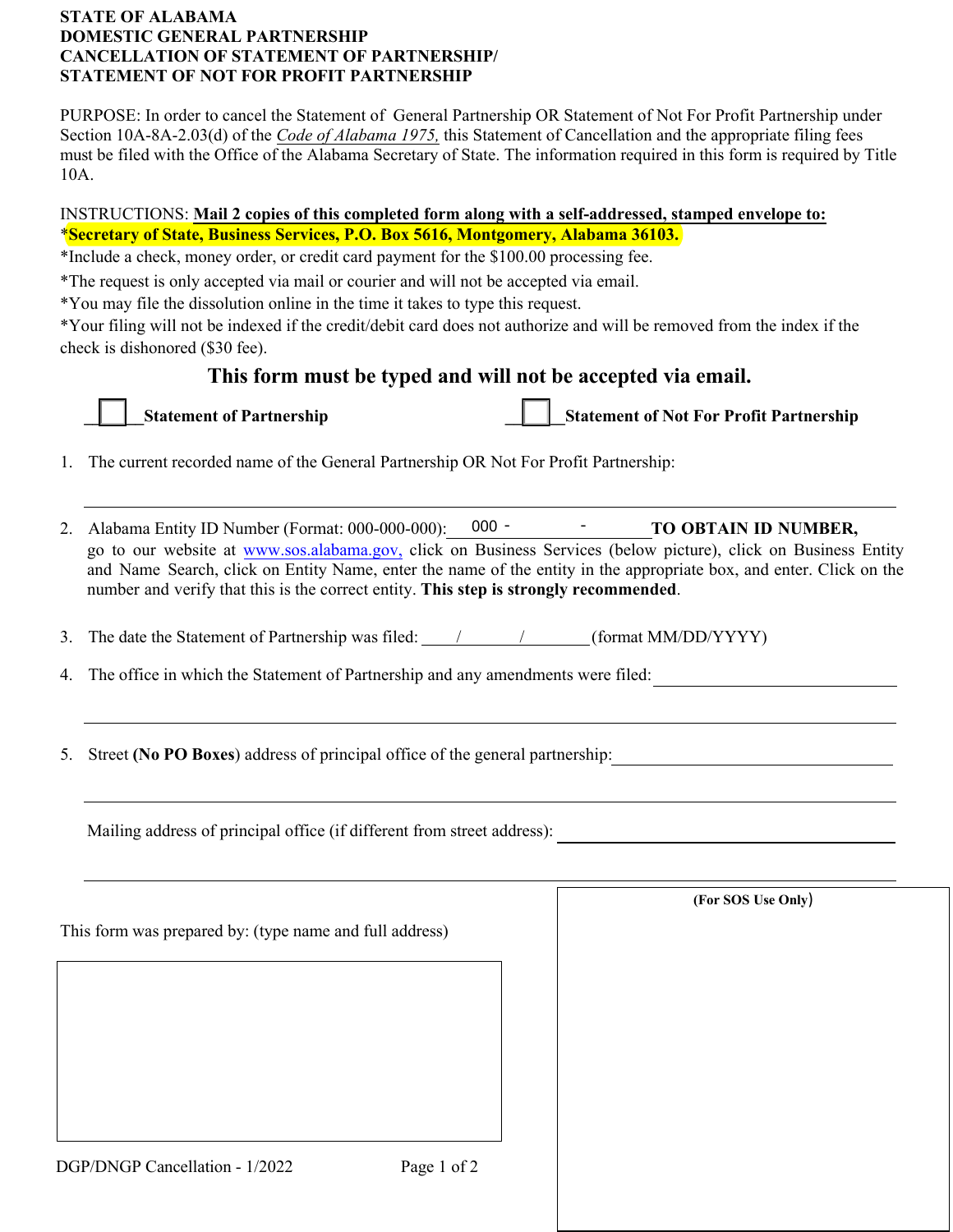#### **DOMESTIC GENERAL PARTNERSHIP CANCELLATION OF STATEMENT OF/NOT FOR PROFIT PARTNERSHIP**

6. The name of the registered agent:

Street address **(No PO Boxes)** of registered office – must be the location of registered agent:

Mailing address of registered office/agent (if different from street address):

- 7. This statement of cancellation was approved in accordance with 10A-8A-2.03 of the *Code of Alabama 1975.*
- 8. Delayed effective date of the Cancellation:  $/$  /  $/$  (format MM/DD/YYYY) must be a date later than the date the filing is received by the filing office. **Filing date will be the effective date if a later date is not provided.**
- 9. The person filing this statement shall promptly send a copy of this Statement of Cancellation to every non-filing partner and to any other person named as a partner.

**Must be executed by one or more partners authorized to execute Statement of Cancellation.**

Date (MM/DD/YYYY) Signature of Partner / /

Typed name of above partner signature

**Signature of Partner** 

Typed name of above partner signature